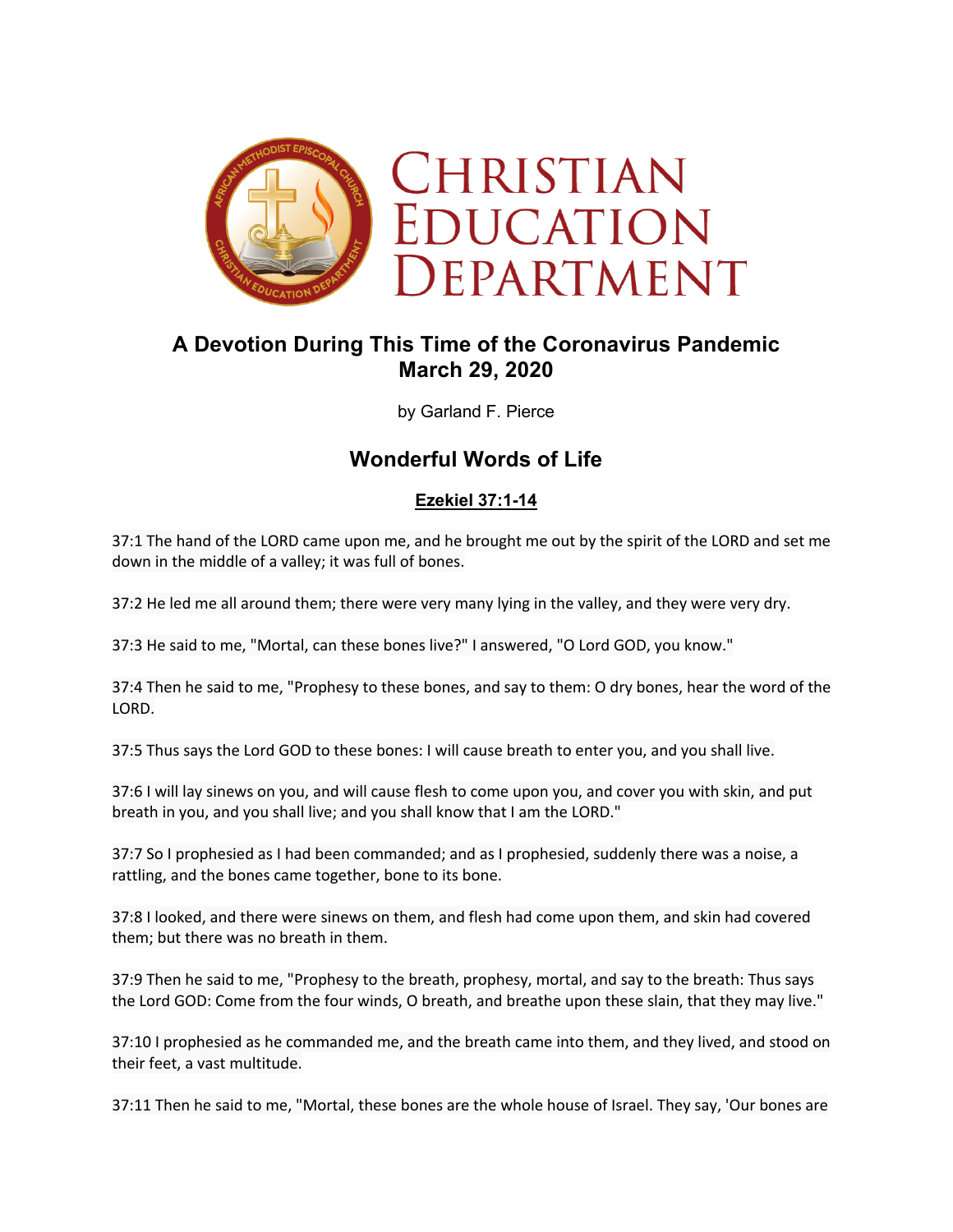dried up, and our hope is lost; we are cut off completely.'

37:12 Therefore prophesy, and say to them, Thus says the Lord GOD: I am going to open your graves, and bring you up from your graves, O my people; and I will bring you back to the land of Israel.

37:13 And you shall know that I am the LORD, when I open your graves, and bring you up from your graves, O my people.

37:14 I will put my spirit within you, and you shall live, and I will place you on your own soil; then you shall know that I, the LORD, have spoken and will act," says the LORD.

The people of Israel find themselves in uncertain times and uncharted territory. Because of the invasion and conquering of the Babylonians, life as the Israelites once knew it has changed. They are cut off; "social distancing" is in full effect with leaders and influencers exiled, families separated, and the Temple essentially off limits. Death—physical, spiritual, and social—is all around. Dry, hopeless, fearful, scattered, DEAD…

The prophet, Ezekiel, must live out his calling in the midst of all of this. The Spirit of God places him right in the middle of this uncertainty, pain, fear, and death, and asks him, "Can these bones live?" Ezekiel has the wisdom to know what he knows and what he does not. He knows he does not know the how or the when; he can only guess about the why. The what is fairly clear. He stands in the midst of the where. But because of his knowledge of the past and because of his faith, Ezekiel knows the WHO and says, "O Lord GOD, you know." And maybe no surprise to us, God tells the prophet to prophesy, to speak to the bones and to the breath. The prophet obeys. The prophet speaks. And God acts. Bones come together, the breath brings new life, and the people have hope for tomorrow.

Scientists are working feverishly to understand as much as they can about the how in order to make best predictions about the when. Many philosophize and theologize about the why; they may be right; they may be wrong. The what is a pandemic that most have never experienced the like of before. The where is the whole inhabited earth. As people of faith, we know the WHO. This WHO is not the World Health Organization, even though we are thankful for all it's hard work to end this pandemic. Our WHO is the one who created the earth, the one who created, cares for, and loves us all. The One who says to us, even now, "Speak!" Many have been together for some days in the same quarters, spending more concentrated time together than perhaps ever before; things have been done, feelings have been felt, and sometimes words have been said. This is to be expected and all is very understandable. But, be careful what you say for your words have power! Speak words that uplift and not tear down. Speak words of affirmation, not condemnation. Speak words of truth, not lies. Speak words of encouragement, not words of false hope and fear. Speak words that tell of God's love and God's power. We can speak a word of thanks to the first responders, health professionals, and those who cannot stay home because they must serve. We can speak a word of comfort to those who are bereaved and cannot have the physical presence of family and community at this time of loss. We can speak a word of congratulations and assurance to the would be graduate and the new parent who are facing a future that looks scary and uncertain. We can speak a word of friendship to the one who lives alone or feels alone. Speak, ministers! Speak, lay! Speak, elders! Speak, youth! Speak, mothers! Speak, fathers! Speak, children! Speak, neighbors! Speak, friends!

*"I will put my spirit within you, and you shall live, and I will place you on your own soil; then you shall know that I, the LORD, have spoken and will act," says the LORD.*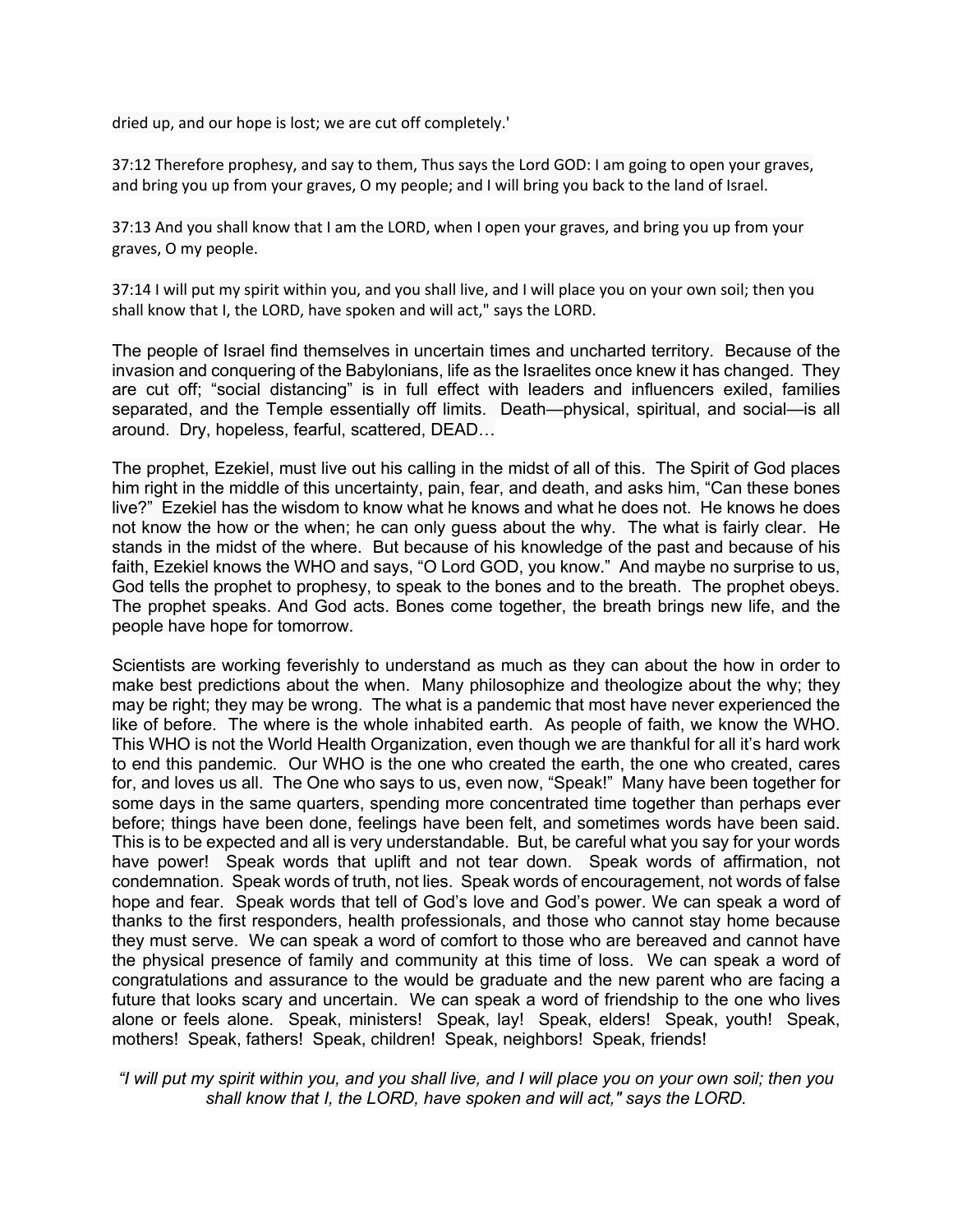**TALK:** Take a moment to be silent, then honestly share what words you have heard this week that were hurtful or unpleasant to you. Likewise, share what words you might have said that were hurtful or unpleasant to others; seek forgiveness. Finally, reflect on and share, if you wish, when during this pandemic you have heard from God directly or through others. How did you respond?

**PRAY:** Gracious God of Life, in this time of pandemic, now more than ever, I want to walk with resurrection authority in my life! I want to have the testimony of Ezekiel in being faithful and true to your word; even when I cannot see the outcome, I have faith that you know and will act. Forgive me when I have not obeyed what you have spoken. Grant me a willing and obedient heart to follow your commands and trust you with the outcomes. Teach me how to speak life to the dead areas of my life and those around me. Make me a vessel of your power so that others can come to know you are the way, the truth, and the life. Breath on us breath of God, even now, as we speak and pray in the Spirit as our Lord taught us to say, "**Our Father, who are in heaven…**

### **ACT:**

1.Take a few minutes and call someone or several persons who may live alone to check on them. Share words of life.

2. Take pieces of paper or sticky notes and write down some words of life that you want to hold to, think about, and even use this week and post those words (maybe in the prayer area, on the refrigerator, or some area where you will see the words). Throughout the week, when you see them, speak them aloud or even with a whisper.

3. Refer to the children and family activities that accompany this devotion.

**Song:**

### Sing Them over Again to Me (Wonderful Words of Life) AMEC Hymnal, #207

Sing them over again to me, Wonderful words of life; Let me more of their beauty see, Wonderful words of life; Words of life and beauty, Teach me faith and duty,

#### *Refrain*

Beautiful words, wonderful words, Wonderful words of life; Beautiful words, wonderful words, Wonderful words of life.

Christ the blessed one, gives to all, Wonderful words of life; Sinner, list to the loving call, Wonderful words of life; All so freely given, Wooing us to heaven, *Refrain*

Sweetly echo the gospel call, Wonderful words of life; Offer pardon and peace to all, Wonderful words of life; Jesus only Savior, Sanctify forever,

*Refrain*